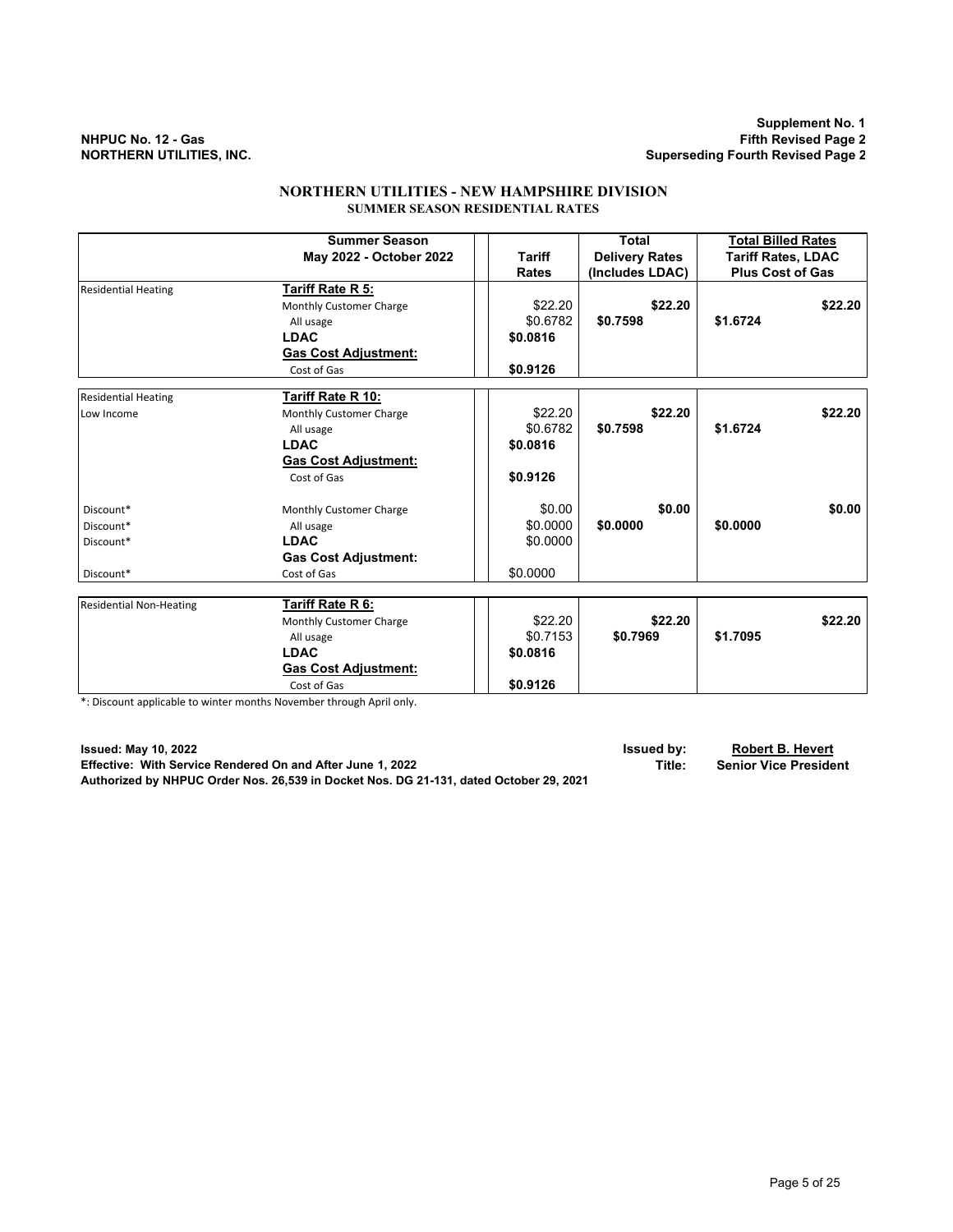# **NORTHERN UTILITIES - NEW HAMPSHIRE DIVISION**

# **SUMMER SEASON C&I RATES**

|                               | <b>Summer Season</b>                                |            | <b>Total</b>          | <b>Total Billed Rates</b> |
|-------------------------------|-----------------------------------------------------|------------|-----------------------|---------------------------|
|                               | May 2022 - October 2022                             | Tariff     | <b>Delivery Rates</b> | <b>Tariff Rates, LDAC</b> |
|                               |                                                     | Rates      | (Includes LDAC)       | <b>Plus Cost of Gas</b>   |
| C&I Low Annual/High Winter    | Tariff Rate G 40:                                   |            |                       |                           |
|                               | Monthly Customer Charge                             | \$75.09    | \$75.09               | \$75.09                   |
|                               | All usage                                           | \$0.2090   | \$0.2594              | \$1.1989                  |
|                               | <b>LDAC</b>                                         | \$0.0504   |                       |                           |
|                               | <b>Gas Cost Adjustment:</b>                         |            |                       |                           |
|                               | Cost of Gas                                         | \$0.9395   |                       |                           |
| C&I Low Annual/Low Winter     | <b>Tariff Rate G 50:</b>                            |            |                       |                           |
|                               | Monthly Customer Charge                             | \$75.09    | \$75.09               | \$75.09                   |
|                               | All usage                                           | \$0.2090   | \$0.2594              | \$1.1284                  |
|                               | <b>LDAC</b>                                         | \$0.0504   |                       |                           |
|                               | <b>Gas Cost Adjustment:</b>                         |            |                       |                           |
|                               | Cost of Gas                                         | \$0.8690   |                       |                           |
| C&I Medium Annual/High Winter | Tariff Rate G 41:                                   |            |                       |                           |
|                               | Monthly Customer Charge                             | \$222.64   | \$222.64              | \$222.64                  |
|                               | All usage                                           | \$0.2120   | \$0.2624              | \$1.2019                  |
|                               | <b>LDAC</b>                                         | \$0.0504   |                       |                           |
|                               | <b>Gas Cost Adjustment:</b>                         |            |                       |                           |
|                               | Cost of Gas                                         | \$0.9395   |                       |                           |
|                               |                                                     |            |                       |                           |
| C&I Medium Annual/Low Winter  | Tariff Rate G 51:                                   |            |                       |                           |
|                               | Monthly Customer Charge                             | \$222.64   | \$222.64              | \$222.64                  |
|                               | First 1,000 therms                                  | \$0.1562   | \$0.2066              | \$1.0756                  |
|                               | All usage over 1,000 therms                         | \$0.1312   | \$0.1816              | \$1.0506                  |
|                               | <b>LDAC</b>                                         | \$0.0504   |                       |                           |
|                               | <b>Gas Cost Adjustment:</b>                         |            |                       |                           |
|                               | Cost of Gas                                         | \$0.8690   |                       |                           |
|                               |                                                     |            |                       |                           |
| C&I High Annual/High Winter   | <b>Tariff Rate G 42:</b><br>Monthly Customer Charge | \$1,335.81 | \$1,335.81            | \$1,335.81                |
|                               |                                                     |            |                       |                           |
|                               | All usage                                           | \$0.1413   | \$0.1917              | \$1.1312                  |
|                               | <b>LDAC</b>                                         | \$0.0504   |                       |                           |
|                               | <b>Gas Cost Adjustment:</b>                         |            |                       |                           |
|                               | Cost of Gas                                         | \$0.9395   |                       |                           |
| C&I High Annual/Low Winter    | <b>Tariff Rate G 52:</b>                            |            |                       |                           |
|                               | Monthly Customer Charge                             | \$1,335.81 | \$1,335.81            | \$1,335.81                |
|                               | All usage                                           | \$0.1017   | \$0.1521              | \$1.0211                  |
|                               | <b>LDAC</b>                                         | \$0.0504   |                       |                           |
|                               | <b>Gas Cost Adjustment:</b>                         |            |                       |                           |
|                               | Cost of Gas                                         | \$0.8690   |                       |                           |

**Issued: May 10, 2022 Issued by: Effective: With Service Rendered On and After June 1, 2022 Title: Senior Vice President Authorized by NHPUC Order Nos. 26,539 in Docket Nos. DG 21-131, dated October 29, 2021 Robert B. Hevert**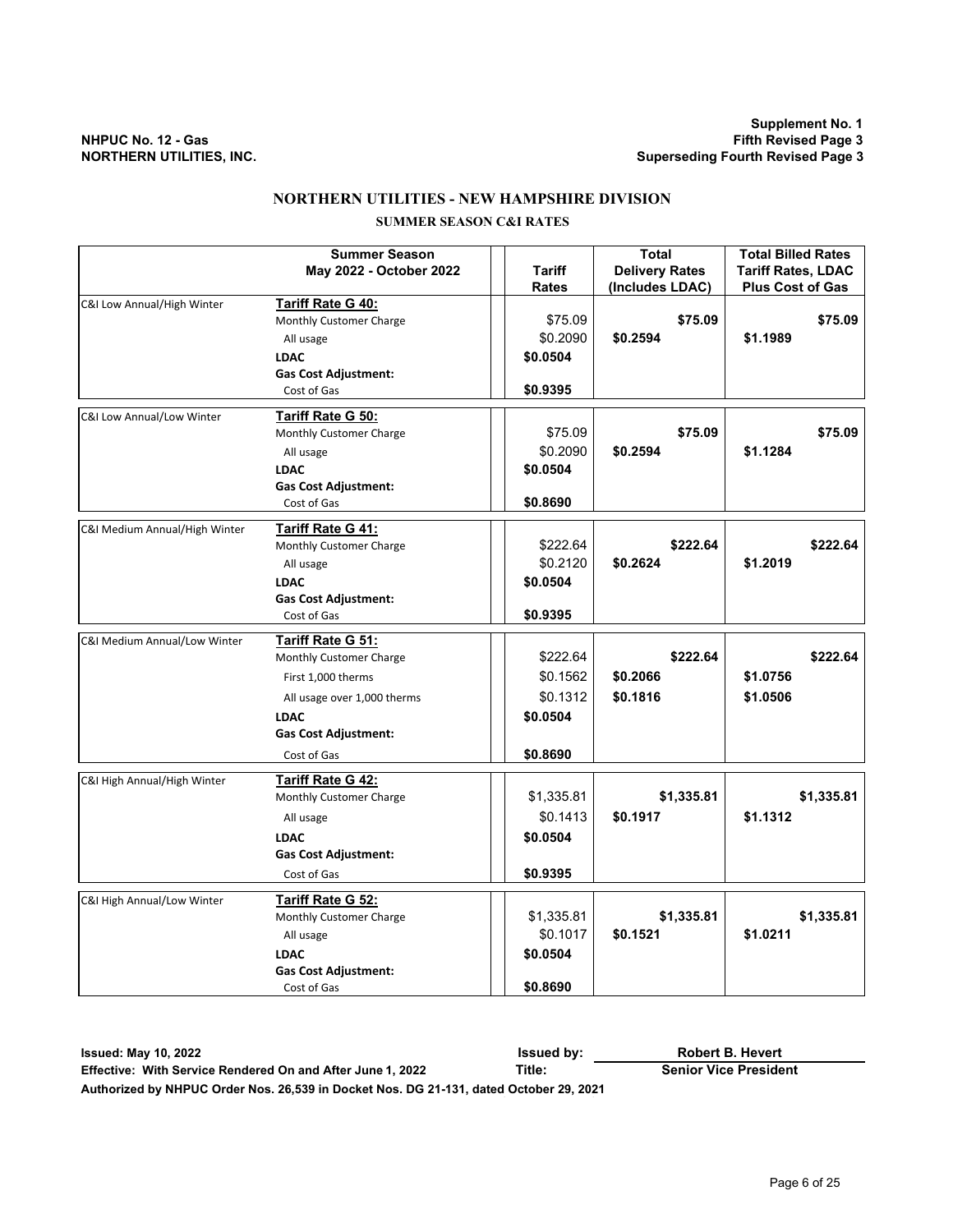**N.H.P.U.C No. 12** Thirteenth Revised Page No. 43 Superseding Twelfth Revised Page No. 43

### **CALCULATION OF FIRM SALES COST OF GAS RATE**

**Period Covered: May 1, 2022 - October 31, 2022**

| (Col 1)                                                                                | (Col 2)                  | (Col <sub>3</sub> ) |           |
|----------------------------------------------------------------------------------------|--------------------------|---------------------|-----------|
| Total Anticipated Direct Cost of Gas<br>Projected Prorated Sales (05/01/22 - 10/31/22) | \$4,485,805<br>8,907,030 |                     |           |
| <b>Direct Cost of Gas Rate</b>                                                         |                          | \$0.5036            | per therm |
| Demand Cost of Gas Rate                                                                | \$1,354,125              | \$0.1520            | per therm |
| <b>Commodity Cost of Gas Rate</b>                                                      | \$3,131,680              | \$0.3516            | per therm |
| <b>Total Direct Cost of Gas Rate</b>                                                   | \$4,485,805              | \$0.5036            | per therm |
| Total Anticipated Indirect Cost of Gas                                                 | \$124,627                |                     |           |
| Projected Prorated Sales (05/01/22 - 10/31/22)                                         | 8,907,030                |                     |           |
| <b>Indirect Cost of Gas</b>                                                            |                          | \$0.0140            | per therm |
| <b>TOTAL PERIOD AVERAGE COST OF GAS</b>                                                |                          | \$0.5176            | per therm |
| Period ending under-collection to be recovered - per April Report                      | \$1,055,500              |                     |           |
| Projected sales (05/01/22 - 10/31/22)                                                  | 8,907,030                |                     |           |
| Per unit change in Cost of Gas (05/01/22 - 10/31/22)                                   | \$0.1185                 |                     |           |
| Period ending under-collection to be recovered - per May Report                        | \$1,935,343              |                     |           |
| Projected sales (06/01/22 - 10/31/22)                                                  | 6,999,419                |                     |           |
| Per unit change in Cost of Gas (06/01/22 - 10/31/22)                                   | \$0.2765                 |                     |           |

| <b>RESIDENTIAL COST OF GAS RATE - 06/01/22</b>                             | COGwr             | \$0.9126             | per therm |
|----------------------------------------------------------------------------|-------------------|----------------------|-----------|
|                                                                            | Maximum (COG+25%) | \$0.6470             |           |
| INITIAL RESIDENTIAL COST OF GAS RATE - 05/01/22                            |                   | \$0.5176             |           |
| CHANGE IN PER UNIT COST<br>REVISED RESIDENTIAL COST OF GAS RATE - 05/01/22 |                   | \$0.1185<br>\$0.6361 |           |
| CHANGE IN PER UNIT COST<br>RESIDENTIAL COST OF GAS RATE - 06/01/22         |                   | \$0,2765<br>\$0.9126 |           |

| <b>COM/IND LOW WINTER USE COST OF GAS RATE - 06/01/22</b>                                                                                                                     | COGwl             | \$0.8690                                     | per therm |
|-------------------------------------------------------------------------------------------------------------------------------------------------------------------------------|-------------------|----------------------------------------------|-----------|
|                                                                                                                                                                               | Maximum (COG+25%) | \$0.5925                                     |           |
| INITIAL COM/IND LOW WINTER USE COST OF GAS RATE - 5/01/22<br>CHANGE IN PER UNIT COST<br>REVISED COM/IND LOW WINTER USE COST OF GAS RATE - 05/01/22<br>CHANGE IN PER UNIT COST |                   | \$0,4740<br>\$0.1185<br>\$0.5925<br>\$0,2765 |           |
| COM/IND LOW WINTER USE COST OF GAS RATE - 06/01/22                                                                                                                            |                   | \$0.8690                                     |           |

| <b>COM/IND HIGH WINTER USE COST OF GAS RATE - 06/01/22</b>                                                                                                                                                                              | <b>COGwh</b>      | \$0,9395                                                 | per therm |
|-----------------------------------------------------------------------------------------------------------------------------------------------------------------------------------------------------------------------------------------|-------------------|----------------------------------------------------------|-----------|
|                                                                                                                                                                                                                                         | Maximum (COG+25%) | \$0.6806                                                 |           |
| INITIAL COM/IND HIGH WINTER USE COST OF GAS RATE - 05/01/22<br>CHANGE IN PER UNIT COST<br>REVISED COM/IND HIGH WINTER USE COST OF GAS RATE - 06/01/22<br>CHANGE IN PER UNIT COST<br>COM/IND HIGH WINTER USE COST OF GAS RATE - 06/01/22 |                   | \$0.5445<br>\$0.1185<br>\$0.6630<br>\$0.2765<br>\$0.9395 |           |

 $Isu$ ed: May 10, 2022 Issued By:  $\overline{\phantom{a}}$ Effective Date: June 1, 2022 Authorized by NHPUC Order No. 26,539, in Docket No. DG 21-131, dated October 29, 2021.

Senior Vice President

Robert B. Hevert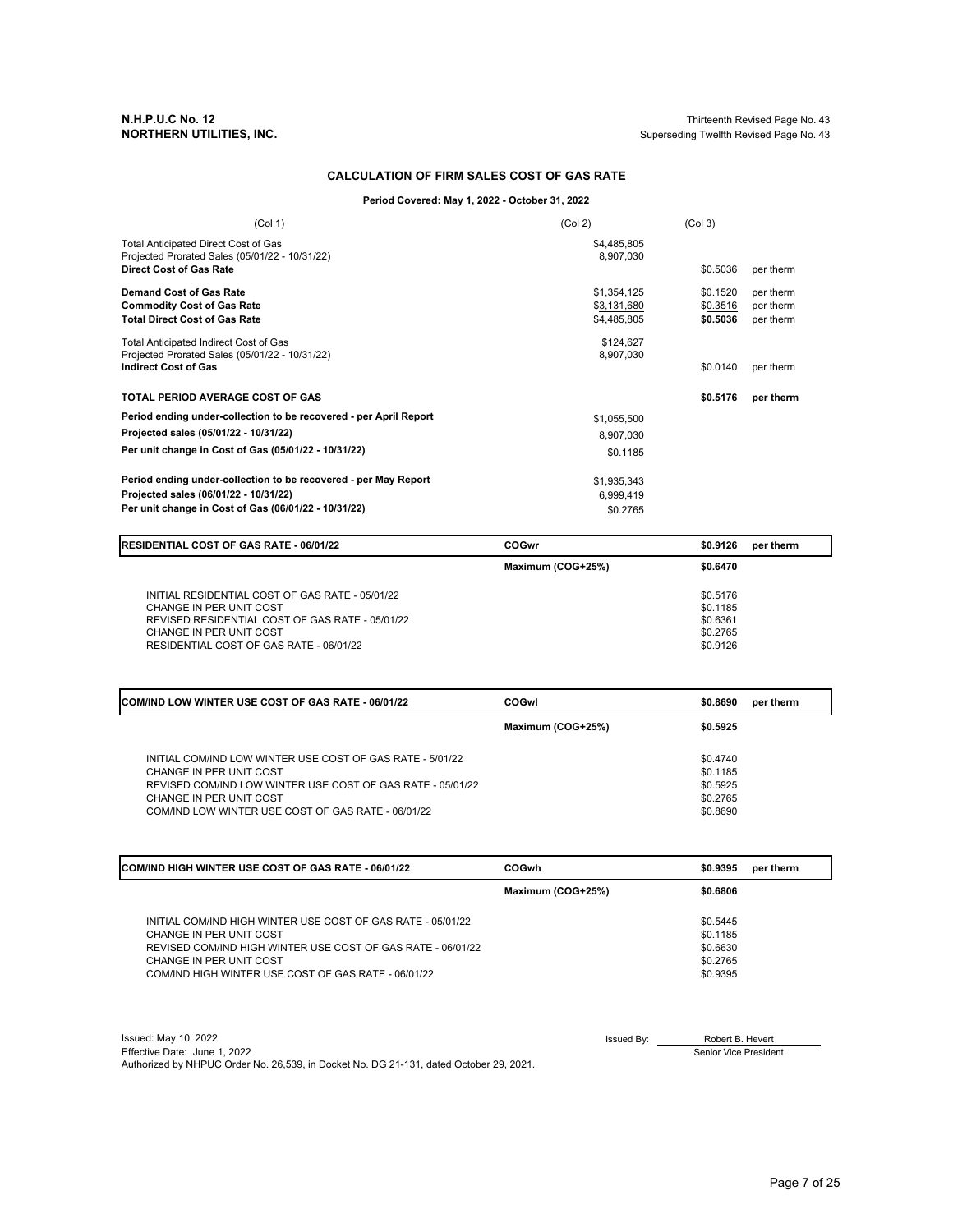## **NORTHERN UTILITIES - NEW HAMPSHIRE DIVISION**

 **SUMMER SEASON RESIDENTIAL RATES**

|                                                             | <b>Summer Season</b><br>May 2022 - October 2022                                                                                                                                                     | <b>Tariff</b><br>Rates                                  | Total<br><b>Delivery Rates</b><br>(Includes LDAC) |          | <b>Total Billed Rates</b><br><b>Tariff Rates, LDAC</b><br><b>Plus Cost of Gas</b> |
|-------------------------------------------------------------|-----------------------------------------------------------------------------------------------------------------------------------------------------------------------------------------------------|---------------------------------------------------------|---------------------------------------------------|----------|-----------------------------------------------------------------------------------|
| <b>Residential Heating</b>                                  | Tariff Rate R 5:<br>Monthly Customer Charge<br>All usage<br><b>LDAC</b><br><b>Gas Cost Adjustment:</b><br>Cost of Gas                                                                               | \$22.20<br>\$0.6782<br>\$0.0816<br>\$0.9126<br>\$0.6361 | \$22.20<br>\$0.7598                               | \$1,3959 | \$22.20<br>\$1.6724                                                               |
| <b>Residential Heating</b><br>Low income                    | Tariff Rate R 10:<br>Monthly Customer Charge<br>All usage<br><b>LDAC</b><br><b>Gas Cost Adjustment:</b><br>Cost of Gas                                                                              | \$22.20<br>\$0.6782<br>\$0.0816<br>\$0.6361<br>\$0.9126 | \$22.20<br>\$0.7598                               | \$1,3959 | \$22.20<br>\$1.6724                                                               |
| No Discount*<br>No Discount*<br>No Discount<br>No Discount* | <b>Monthly Customer Charge</b><br>All usage<br><b>LDAC</b><br><b>Gas Cost Adjustment:</b><br>Cost of Gas                                                                                            | \$0.0000<br>\$0.0000<br>\$0.0000<br>\$0.0000            | \$0.0000<br>\$0.0000                              |          | \$0.0000<br>\$0.0000                                                              |
| <b>Residential Non-Heating</b>                              | Tariff Rate R 6:<br><b>Monthly</b> Customer Charge<br>All usage<br><b>LDAC</b><br><b>Gas Cost Adjustment:</b><br>Cost of Gas<br>*: Discount applicable to winter menths November through April only | \$22.20<br>\$0.7153<br>\$0.0816<br>\$0.6361<br>\$0,9126 | \$22.20<br>\$0.7969                               | \$1,4330 | \$22.20<br>\$1.7095                                                               |

\*: Discount applicable to winter months November through April only.

**Issued: April 25May 10, 2022 Issued by: Robert B. Hevert Effective: With Service Rendered On and After MayJune 1, 2022 Title: Senior Vice President Authorized by NHPUC Order Nos. 26,539 in Docket Nos. DG 21-131, dated October 29, 2021**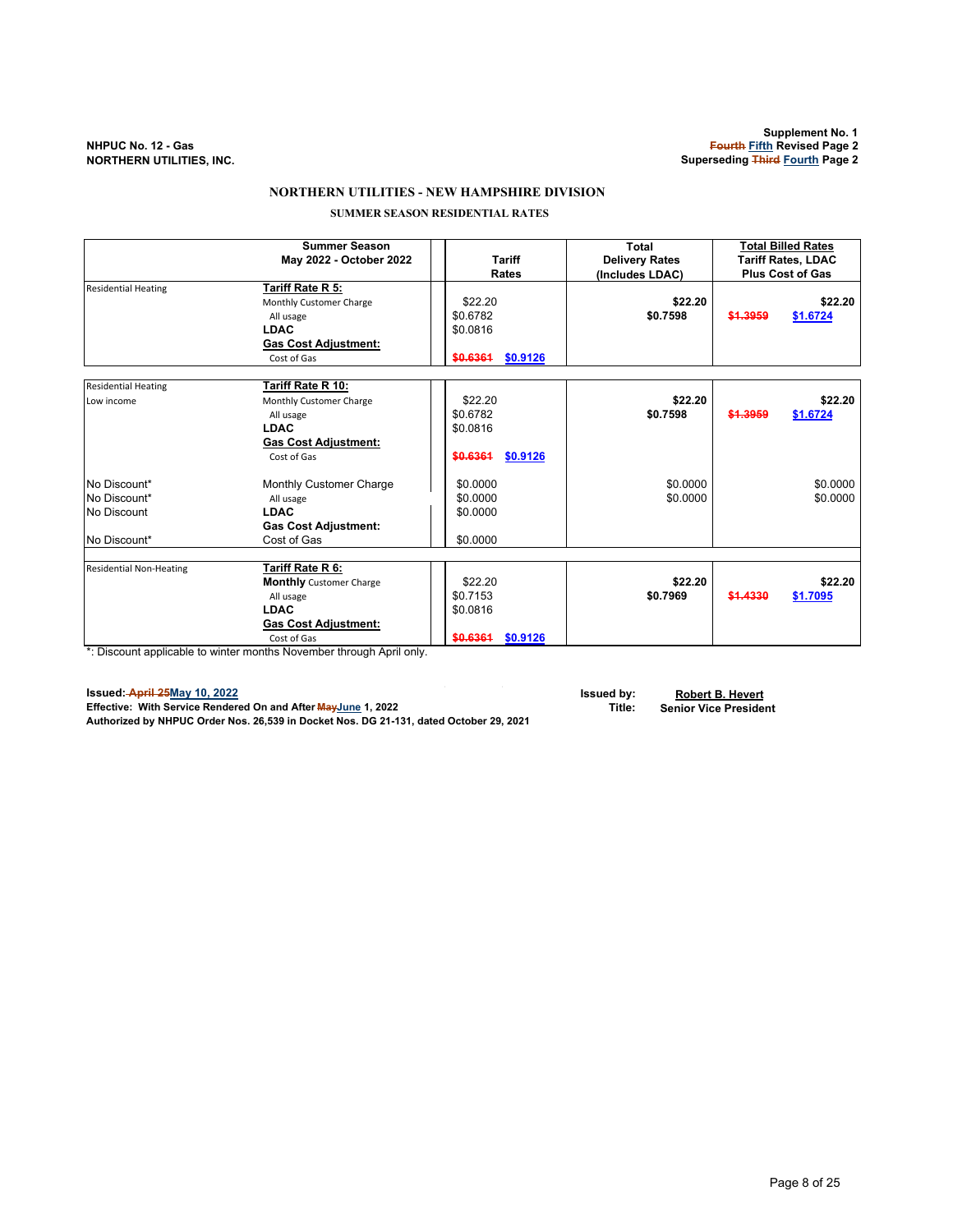# **NORTHERN UTILITIES - NEW HAMPSHIRE DIVISION SUMMER SEASON C&I RATES**

|                               | <b>Summer Season</b><br>May 2022 - October 2022                                                                                                                | <b>Tariff</b>                                                        | <b>Total</b><br><b>Delivery Rates</b> | <b>Total Billed Rates</b><br><b>Tariff Rates, LDAC</b> |            |
|-------------------------------|----------------------------------------------------------------------------------------------------------------------------------------------------------------|----------------------------------------------------------------------|---------------------------------------|--------------------------------------------------------|------------|
|                               |                                                                                                                                                                | <b>Rates</b>                                                         | (Includes LDAC)                       | <b>Plus Cost of Gas</b>                                |            |
| C&I Low Annual/High Winter    | Tariff Rate G 40:<br>Monthly Customer Charge<br>All usage<br><b>LDAC</b><br><b>Gas Cost Adjustment:</b><br>Cost of Gas                                         | \$75.09<br>\$0.2090<br>\$0.0504<br>\$0.6630<br>\$0.9395              | \$75.09<br>\$0.2594                   | \$0.9224<br>\$1.1989                                   | \$75.09    |
| C&I Low Annual/Low Winter     | Tariff Rate G 50:<br>Monthly Customer Charge<br>All usage<br><b>LDAC</b><br><b>Gas Cost Adjustment:</b><br>Cost of Gas                                         | \$75.09<br>\$0.2090<br>\$0.0504<br>\$0.5925<br>\$0.8690              | \$75.09<br>\$0.2594                   | \$0.8519<br>\$1.1284                                   | \$75.09    |
| C&I Medium Annual/High Winter | Tariff Rate G 41:<br>Monthly Customer Charge<br>All usage<br><b>LDAC</b><br><b>Gas Cost Adjustment:</b><br>Cost of Gas                                         | \$222.64<br>\$0.2120<br>\$0.0504<br>\$0.6630<br>\$0.9395             | \$222.64<br>\$0.2624                  | \$0.9254<br>\$1.2019                                   | \$222.64   |
| C&I Medium Annual/Low Winter  | Tariff Rate G 51:<br>Monthly Customer Charge<br>First 1,000 therms<br>All usage over 1,000 therms<br><b>LDAC</b><br><b>Gas Cost Adjustment:</b><br>Cost of Gas | \$222.64<br>\$0.1562<br>\$0.1312<br>\$0.0504<br>\$0.5925<br>\$0.8690 | \$222.64<br>\$0.2066<br>\$0.1816      | \$0,7991<br>\$1.0756<br>\$0.7741<br>\$1.0506           | \$222.64   |
| C&I High Annual/High Winter   | Tariff Rate G 42:<br>Monthly Customer Charge<br>All usage<br><b>LDAC</b><br><b>Gas Cost Adjustment:</b><br>Cost of Gas                                         | \$1,335.81<br>\$0.1413<br>\$0.0504<br>\$0.6630<br>\$0.9395           | \$1,335.81<br>\$0.1917                | \$0.8547<br>\$1.1312                                   | \$1,335.81 |
| C&I High Annual/Low Winter    | Tariff Rate G 52:<br>Monthly Customer Charge<br>All usage<br><b>LDAC</b><br><b>Gas Cost Adjustment:</b><br>Cost of Gas                                         | \$1,335.81<br>\$0.1017<br>\$0.0504<br>\$0.5925<br>\$0.8690           | \$1,335.81<br>\$0.1521                | \$0.7446<br>\$1.0211                                   | \$1,335.81 |

**Issued: April 25May 10, 2022 Issued by: Robert B. Hevert Effective: With Service Rendered On and After MayJune 1, 2022 Title: Senior Vice President**

**Authorized by NHPUC Order Nos. 26,539 in Docket Nos. DG 21-131, dated October 29, 2021**